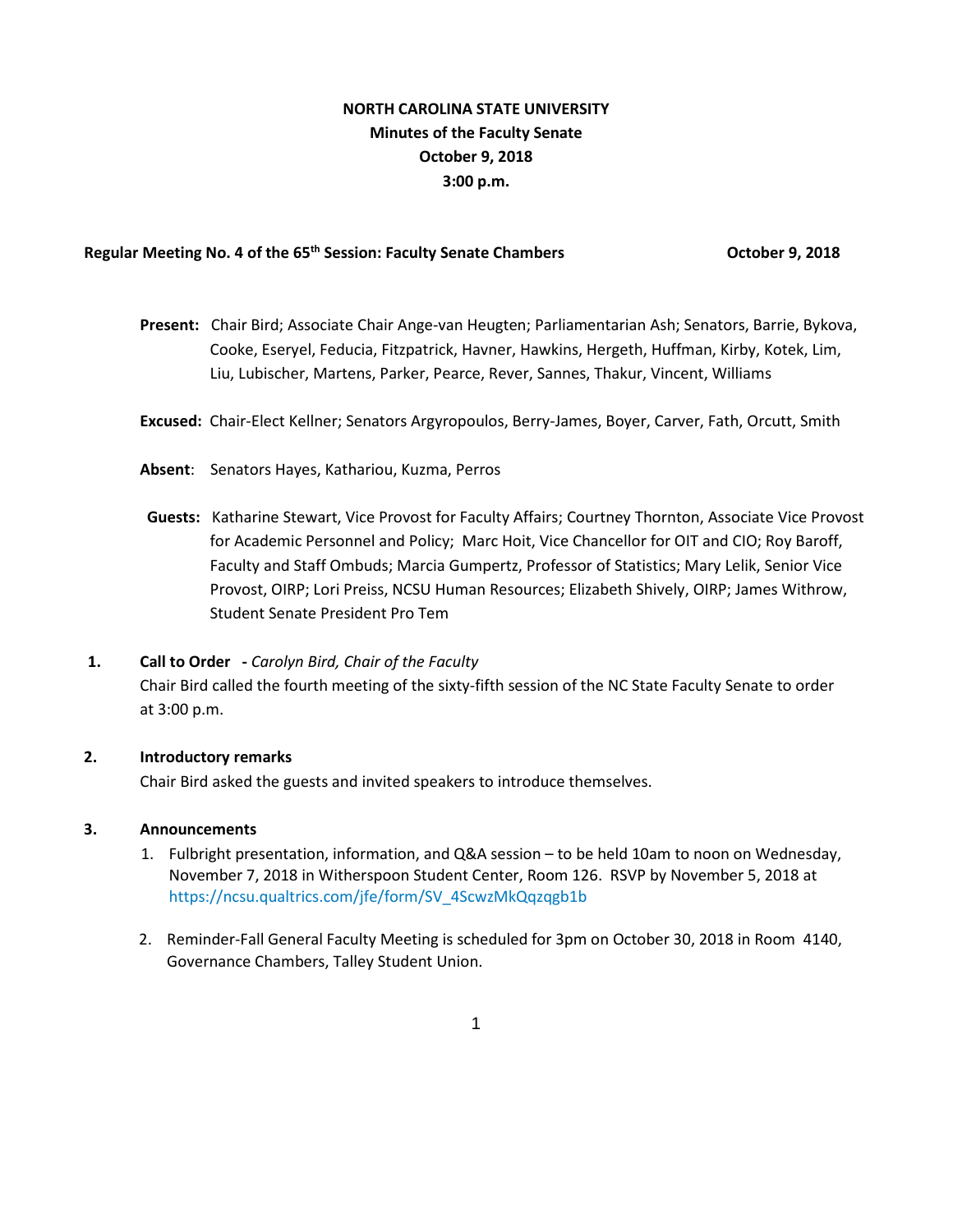**4. Approval of the Minutes, Regular Meeting No. 3 of the 65th Session, September 25, 2018**  *Kimberly Ange-van Heugten, Associate Chair of the Faculty* 

Associate Chair Ange-van Heugten called for a motion to approve the minutes for the third meeting of the 65th session of the NC State Faculty Senate. A motion and second were made and the minutes were unanimously approved, with noted grammatical corrections.

# **5. Provost's Remarks and Q/A**

*Katharine Stewart, Vice Provost for Faculty Affairs*

Dr. Stewart did not have announcements to bring from the Provost. No questions or discussion.

# **6. Transportation**

*Bruce McDonald, Associate Professor of Public Budgeting and Finance*  Discussion regarding the Faculty and staff engagement survey on transportation and parking

Dr. McDonald thanked the Faculty Senate for the time to speak with them regarding issues surrounding parking on campus.

He stated that there are issues on campus and those are acknowledged by the Transportation / Parking staff. He added that one of the things they are trying to change is to incorporate faculty and staff feedback into their process instead of doing it themselves. He added that over the summer, the transportation staff asked him and his graduate students to start a process of incorporating faculty feedback into the policies of what they're doing, how well they're doing, as well as different options as to how to address the parking issues on campus going forward.

Dr. McDonald stated that one of the most important issues facing the Transportation staff is the parking lot next to Talley Student Center, which will end its useful life in about three years. He added, "At this point, there are no plans as to how to replace it." He also stated, "They know there are changes that need to be made, but they also want to incorporate faculty into that process."

Over the summer, he added, those who have a parking permit received a satisfaction survey as a quick check-in of how much people were pleased or displeased with parking services. "While everybody reported being overly happy with the service, everybody also had ideas of how to make it better for themselves." Dr. McDonald added that what they are trying to do is take that forward and give faculty the opportunity to provide their feedback that the transportation office can then use as they are going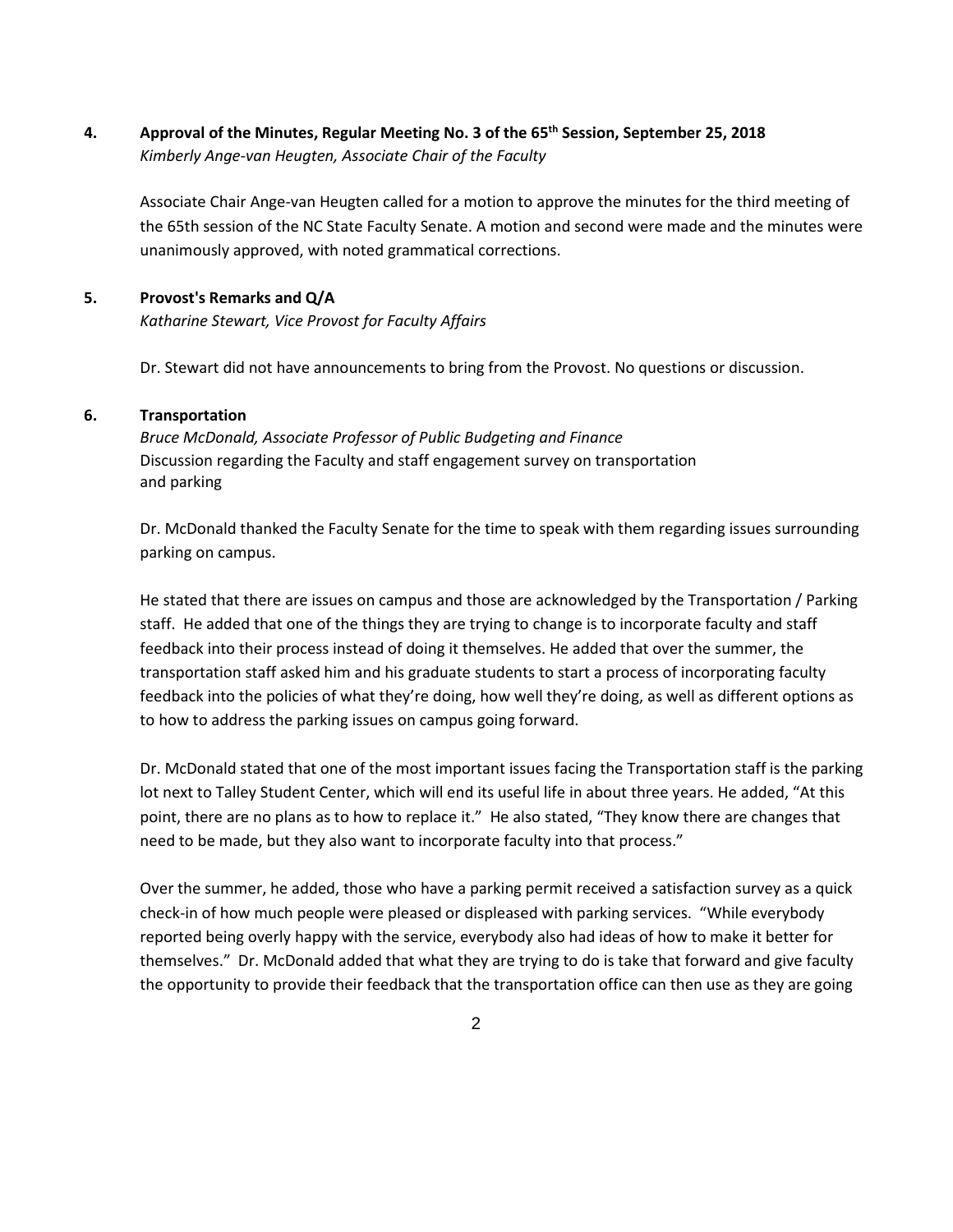about making the necessary changes that will need to be made over the next couple of years to deal with parking. He reported that another survey would be coming to all permit-holders on Wednesday (the day following the Faculty Senate meeting) and encouraged everyone to please complete the survey and make suggestions and provide feedback and to please encourage colleagues to do that as well. Dr. McDonald said that all options on the survey are those that are within the capacity of what can be done at this time. "There's always really good ideas, but a lot of that comes down to statutory limitations, in terms of looking at funding and how they can spend their money as well as construction limitations around campus."

He added that the survey results would then be sent back to the transportation office, who insists they will incorporate the feedback that is provided by faculty and staff through this survey. "In the spring, we will have the report that comes out that we will also send back to you as a Faculty Senate so you can see what the results were as well."

# **Questions/Discussion**

*Senator Lim:* How seriously will they take these suggestions? I recall that the last time, they did not address the issue on Centennial Campus. Will they listen this time? I suggested they look at the number of parking spaces – there are not enough spots. Nothing ever happened before. That shouldn't cost a lot of money. The problem is near Lake Raleigh on Centennial Campus – there are too few spaces. Here is a very low cost suggestion and at the time, nothing ever happened. I am very skeptical that this will do very much.

Dr. McDonald responded that there is always the chance that they will not listen, but there is definitely a recognition that when they made their policy changes this past year that they recognize that they messed up by making changes without feedback or input from the campus community. He added that a lot of people have been very upset about that and the Transportation/parking staff want to try to avoid that happening again. He stated that there are a lot of different options that people come back with as suggestions, but many of those options that are available are not utilized. "One of the things that people have suggested is using the bus line service to move around campus. Students take the bus line service, but less than 1% of faculty actually take it. So we can put parking in different places, but everybody, at the end of the day, wants parking right next to where their building is."

*Senator Lim:* There is plenty of space on Centennial Campus.

*Chair Bird:* Is there open-ended response in that survey?

Dr. McDonald responded yes.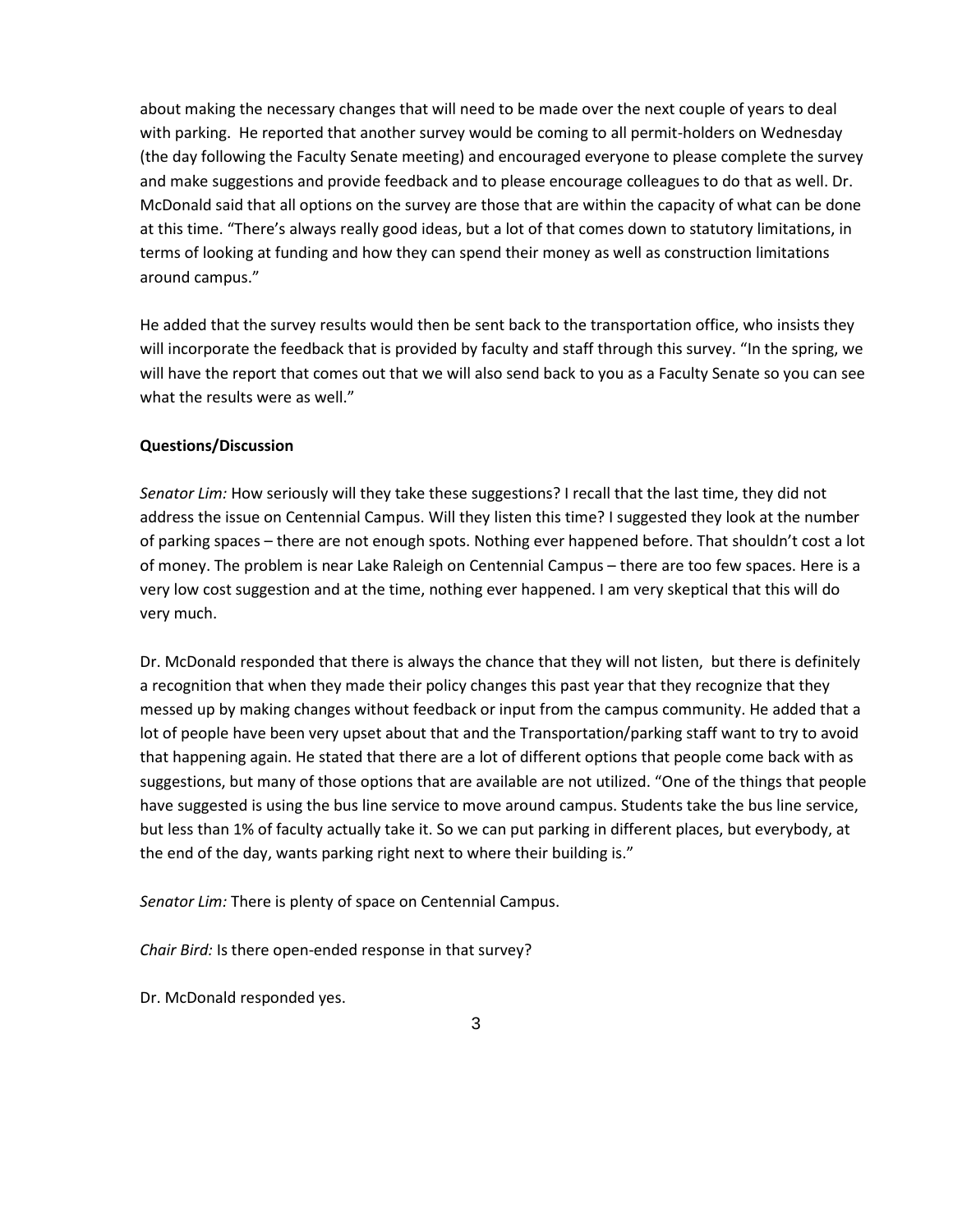*Chair Bird:* Since there is going to be a report to come back to them, let me suggest that you enter that suggestion again in the survey that comes out tomorrow. Maybe there will a response to come back as to why it's not feasible or "we're going to take a look at it," or something along those lines.

*Senator Martens:* Is the survey going to be about parking or about transportation more generally? The earlier survey we got was just about parking and didn't seem to open any avenues of conversation to be addressed.

Dr. McDonald responded that the survey over the summer was just sent to those who have parking permits, so it was just about their parking experience. This one is going to all faculty and staff and also includes other transportation around campus and different needs, including bus line service and external parking and methods of transportation.

*Senator Rever*: Is this a follow-up survey? I know that the general premise is different, parking permits vs. general transportation, but is this a follow-up survey to the summer survey? I suppose the issues that were raised in the summer are now going to be addressed in this one? Was there also enough respondents in the summer to draw some conclusions for transportation?

Dr. McDonald responded that surprisingly, there was a 48% response rate – a fairly hefty response. "Most of the intent of the survey was to kind of give a starting point for thinking about where the department on campus actually is in terms of what people think about the job that they do." He stated that the second survey is talking about the issues themselves.

# **7. Salary Equity Study Results**

*Sheri Schwab, Interim Vice Provost for Institutional Equity and Diversity*; *Katharine Stewart, Vice Provost Faculty Affairs; Marcia Gumpertz, Professor, Department of Statistics (formerly Assistant Vice Provost for Faculty Diversity); Mary Lelik, Senior Vice Provost for Institutional Research and Planning* 

This discussion included a review of the methods and results of the triennial salary equity study. The purpose of the study was to determine if there are group differences in base salaries of tenured/tenuretrack faculty by gender or racial identity after accounting for some relevant professional factors. The discussion will be followed by an overview of measures implemented / being implemented to address the study's findings.

#### **Background:**

Recruiting and retaining a diverse interdisciplinary faculty is a core part of NC State's strategic plan and vital to our mission to prepare students to function in a global workforce. (NC State Strategic Plan Goals 2, 3 and 4).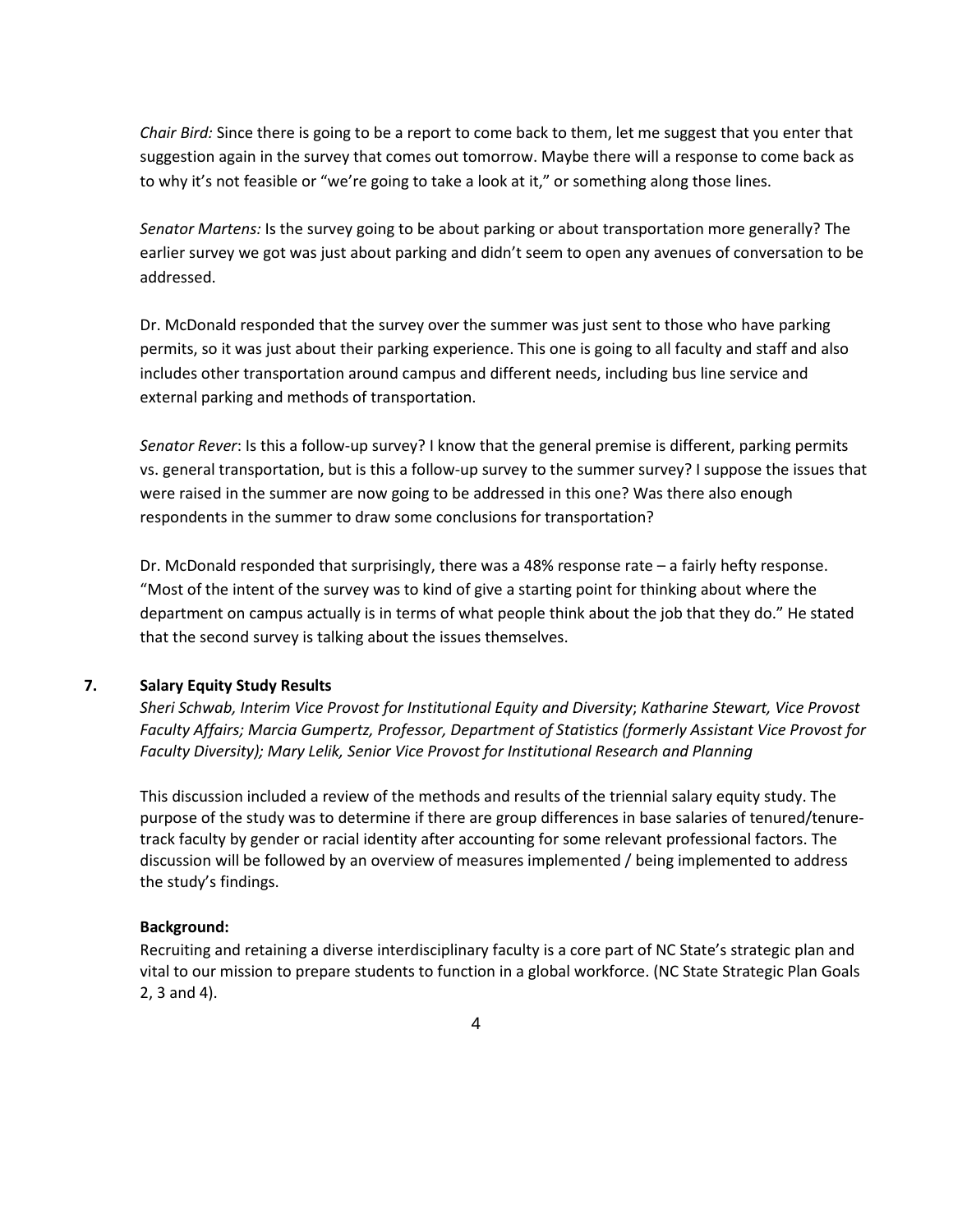NC State's faculty salary equity study is conducted every three years to inform the campus community and leadership. The last study was produced in 2014, based on Fall 2012 data. No study was done in 2009 due to the recession.

Studies from 2001 through the present can be found at:

https://oied.ncsu.edu/divweb/facts-and-figures/

The purpose of this study is to determine if there are group differences in base salary by gender or racial identity after accounting for relevant professional factors.

Group differences may be used as a starting point to discuss quantitative differences that exist. Not a formula for individual-level adjustments.

# **The one-page summary / takeaway and the study presentation and results can be viewed here:**

https://facultysenate.ncsu.edu/files/2018/10/2017-Salary-Equity-Study-Summary.pdf

https://facultysenate.ncsu.edu/files/2018/10/Salary-Equity-Slides-for-Faculty-Senate-100918.pdf

# **Actions to Date**

- Summer 2018: Individual college meetings between Vice Provosts Schwab, Lelik and Stewart and Deans to discuss college-level data in more detail, with additional dialogue and focus on college / department climate, retention, promotion and other efforts beyond salary equity
- Deans determined how to address compensation and climate in their individual college and reviewed details with Provost Arden
- EHRA Faculty salary increases coming in October 2018 pay. 3% pool for this year, self-funded.
- Administration will re-run models on newer salary data as needed and consult with Deans as appropriate

#### **Overall Summary**

- 2001 to present, the overall gaps in salaries have improved over time.
- 2001 2006 Large gaps; addressed with large infusion of funds
- 2006 and 2012 less distinct differences
- 2016/2017 new methodology, so difficult to compare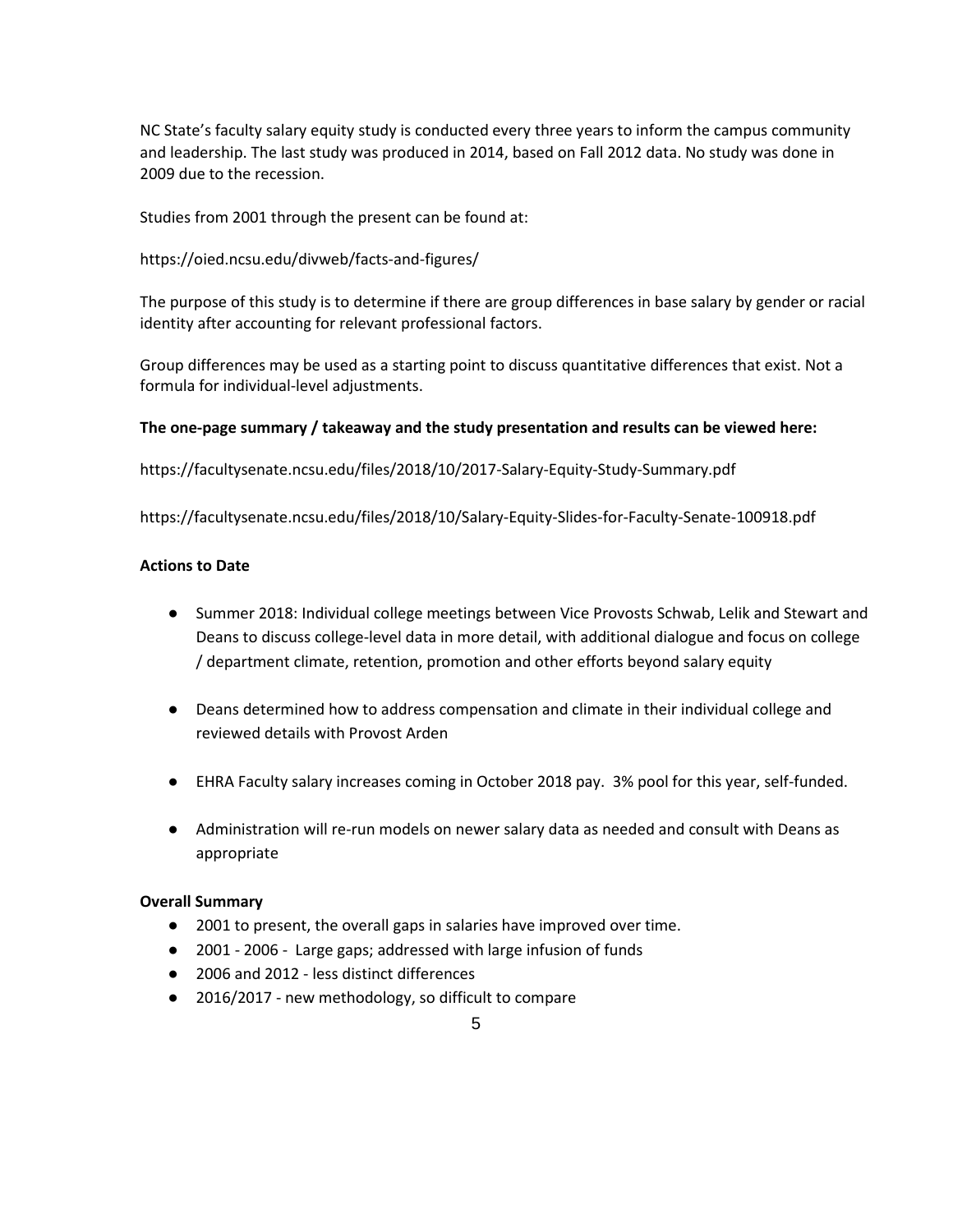- 1. Our internal equity appears to be stabilizing. It is important to continue to monitor salary equity along with issues of climate and retention.
- 2. Our Market Equity is off, and recognized by Chancellor and Provost as a major issue.
- 3. Non-tenure track faculty salaries remain unstudied; variables are markedly different.

# **Questions/Discussion**

*Senator Vincent:* Is there a plan to do a study on NTT faculty?

Katharine Stewart responded that yes, the challenge is that one of the variables we struggle with is the market comparator for that group of people. The other challenge was that they wanted to do that analysis, not only by rank and college, but also by track. "In most colleges, that probably wouldn't matter because in any given college, there tends to be a fairly large proportion of the non-tenure track faculty who are in one track. So I think those are some of the methodological issues we have to try to figure out how to solve with regard to the full-time non-tenured track faculty before we can build a model that makes a lot of sense." She added that this is something the entire committee has talked a lot about being really important to do. She stated, "The other thing that we looked at is some interesting data just when you look at demographics in terms of the distribution of gender and race, not only by rank among the tenure-track faculty but also when you compare the distribution of gender and race among the tenure-track and tenured, versus the non-tenure track faculty." She added that there is some value in just looking at some of those data as well.

*Senator \_\_\_\_\_:* This improvement that we've noticed, is that the result of outside forces or inside forces?

Marcia Gumpertz responded, "In 2000, there was a pot of money identified to address salary equity for race and gender and that was distributed to the colleges, based on the results of the study and given in a systemic way to the women in the colleges. That changed the results. You can see it decreasing from 2003 to 2006, and from 2006 to 2012 and from 2012 to now. There have been differences but the differences are in specific colleges when you look across the university."

*Senator Pearce:* So you had a 01 variable for distinguished faculty. Does that include the people who have won - who are distinguished teachers?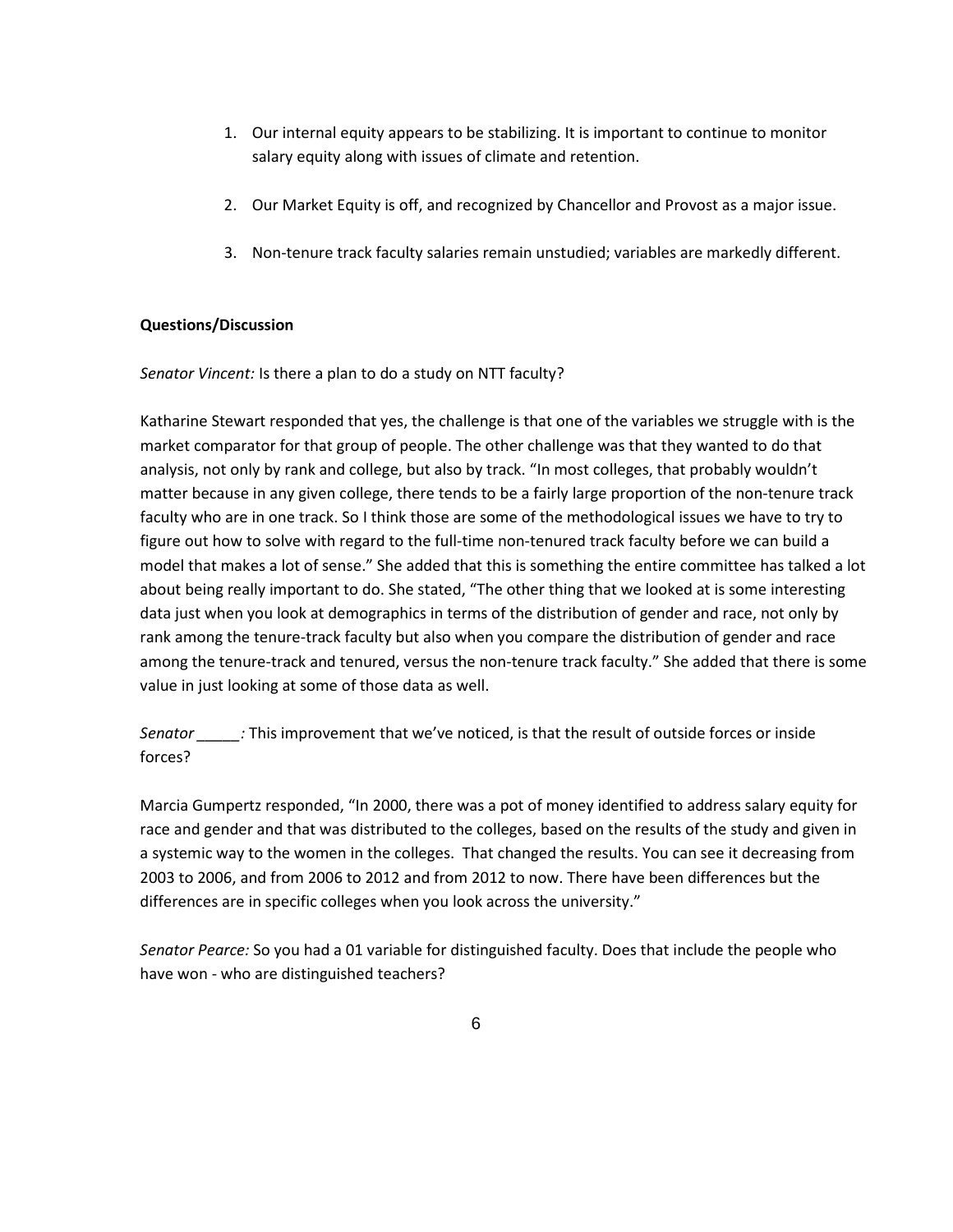Mary Lelik responded that was one of the considerations but we looked at those groups where we had reliable data.

*Senator Pearce:* We have the data and the lists of all of those who have won the teaching awards; it's just a matter of doing it. It would be interesting to know if that coefficient is positive or negative.

Sheri Schwab responded that working on the dataset is its own task - wanting to think about how we partner with HR and looking through that and using the PeopleSoft tool that we have to be able to capture some of those things that are distinct to faculty to be able to do that well over time.

*Senator Barrie:* Is there any way you could measure how we are doing compared to other UNC system schools or are their datasets different than ours?

Mary Lelik responded that other institutions are conducting their own reviews.

*Senator Havner:* I saw that of all the male faculty listed there well over 50% were full professors. Of the women faculty listed there, significantly less than 50% were full professors. In my department of civil engineering, it's only been within recent years, a decade or so, that we have been hiring a significant amount of women, so they haven't quite advanced to that last rank. Is that the reason or is there some other reason?

Sheri Schwab responded that an in-depth analysis wasn't done, but thinks that is the natural assumption around where you see the pipeline effect. "When we see this in three, six, nine years, we'll maybe see some different variables."

*Senator Lubisher*: The literature on the pipeline effect, not specific to engineering, but the literature is suggesting that you cannot explain everything by the pipeline as you move through the ranks. There are enough students from under-represented groups and females that have moved into these fields now that that shouldn't be the issue anymore. It cannot be just pipeline constriction. So there are other factors around climate and competition and other issues.

Katharine Stewart responded that there are some departments here at NC State that probably did start hiring female faculty into full-time tenure-track lines only a few decades ago. Some of those departments have been very disproportionately made up of male faculty and not have a lot of these faculty. But there are data to suggest that women do tend to take a little bit longer to get to full professor, and that's a multi-factorial reasoning there. So there are fewer women in many departments and there is a time to full.